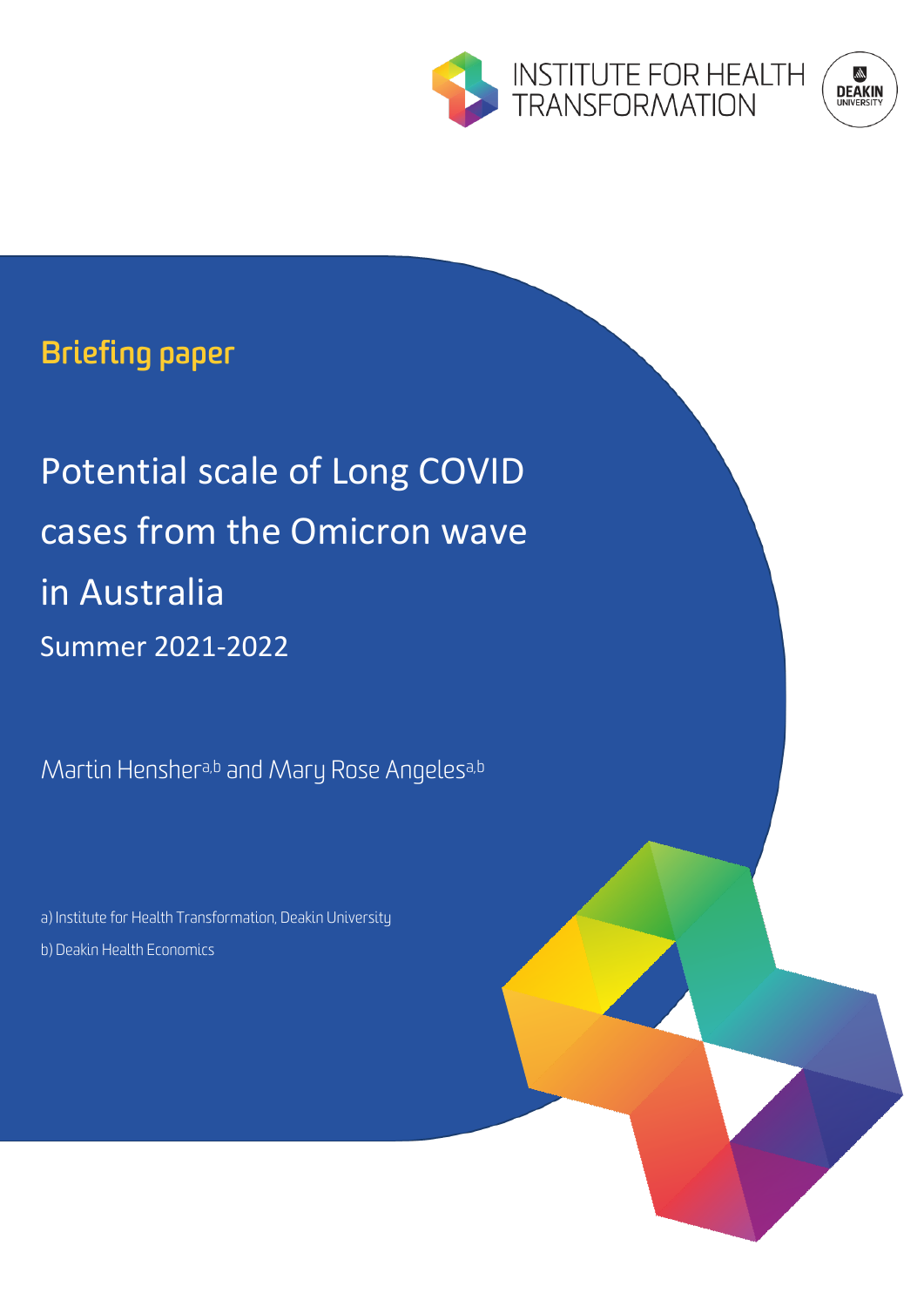#### Introduction

Since the emergence of the Omicron variant on 26 November 2021, more than 1.5 million COVID-19 cases had been recorded by mid-January in Australia [1]. As Australia enters its third year battling COVID-19, case numbers in this latest wave have dwarfed those seen in earlier outbreaks in this country.

While the majority of patients recover from COVID-19, a proportion of patients continue to experience ill health post COVID infection [2]. Long COVID, also known as long-haul COVID, post-acute, PASC or chronic COVID [2, 3] is yet another facet of the COVID-19 pandemic that is likely to add more pressure to the healthcare system. Long COVID is clinically as defined as *"a condition that occurs in individuals with a history of probable or confirmed SARS CoV-2 infection, usually 3 months from the onset of COVID-19 with symptoms and that last for at least 2 months and cannot be explained by an alternative diagnosis"* by the World Health Organization [3]. This condition presents a wide array of symptoms that could affect a patient's daily functioning, work productivity, and overall quality of life [2, 4-7].

Recent studies shed insights into the diagnosis and treatment of Long COVID [8, 9]. A study in Australia found that Long COVID patients had persistent immunological dysfunction for at least 8 months post initial mild to moderate COVID infection [8]. Another study in the US reported four possible factors that increase the likelihood of developing long lasting effect of COVID such as high viral load, autoantibodies, Type 2 diabetes and Epstein-Barr [9]. Current treatment options for Long COVID are still based on symptom management and various potential treatments are still under investigation [10]. However, while not conclusive, a growing number of studies provide evidence that vaccination could provide a protective effect from Long COVID even in "breakthrough" COVID-19 infections [11-13].

Given the scale of COVID cases in Australia that have occurred in the midst of the Omicron outbreak [1], there is clearly potential for a large number of Long COVID cases to unfold in the coming months. In previous modelling (undertaken prior to Omicron), we explored the potential impact of Australia's National Reopening Plan on Long COVID cases, and predicted that Australia could potentially experience more than 50,000 Long COVID cases at week 5, 34,000 cases at week 12 and approximately 3,000 cases at week 52 upon international border reopening given a 70% vaccination rate and high seeding infection rate, while maintaining low public health and social measures and partial effectiveness of test, trace, isolate and quarantine program [14, 15]. The Omicron wave has already far surpassed the COVID infection case numbers originally modelled under the National Reopening Plan. Unfortunately, there is still no national data on the actual magnitude of Long COVID cases in Australia.

This study therefore provides an update of our earlier modelling of Long COVID cases, to reflect the emergence of Omicron in Australia and the very large number of COVID-19 infections experienced over

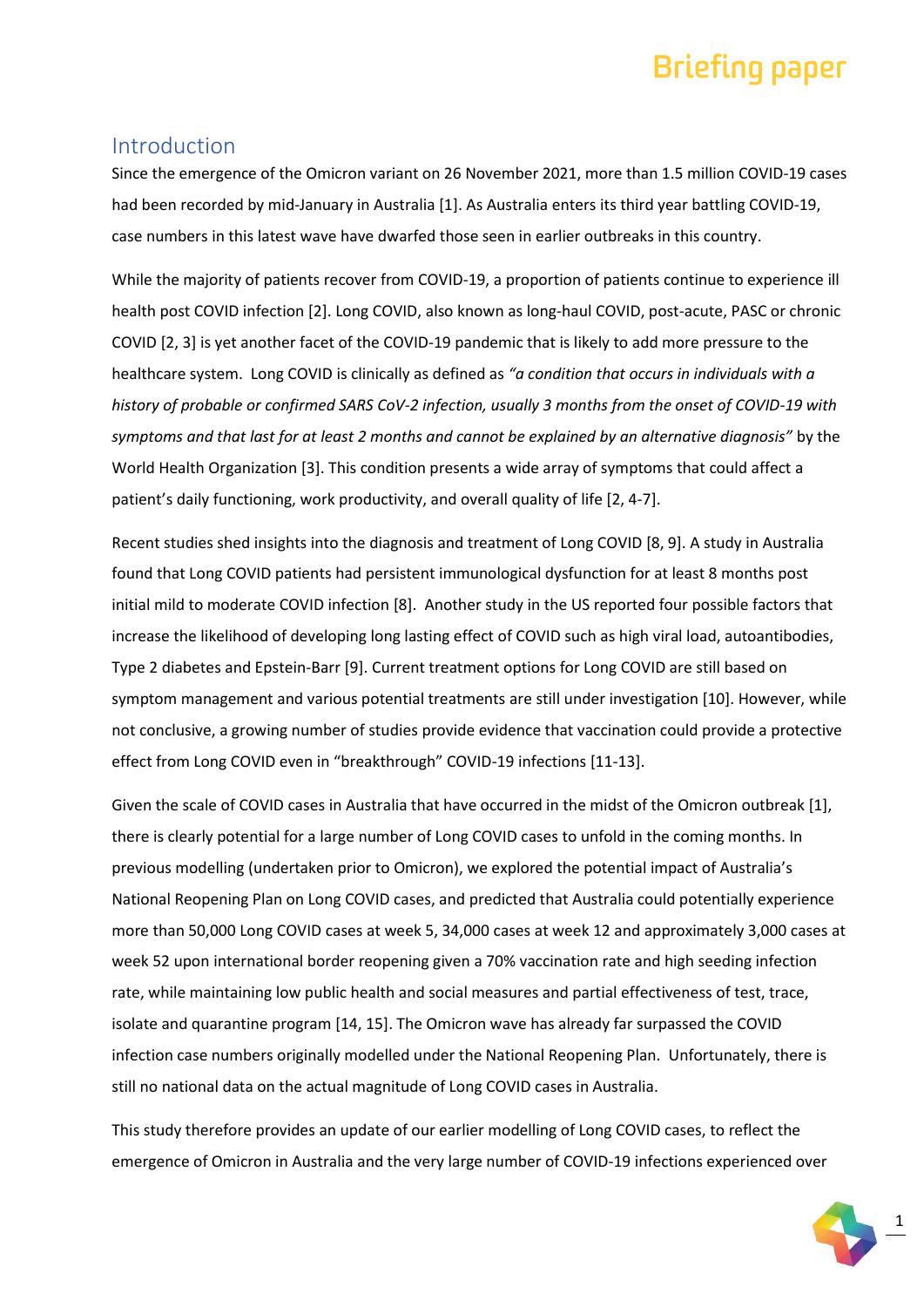the last two months. Our objective is to provide rapid, conservative estimates of the minimum number of Long COVID cases likely to eventuate in Australia over coming months.

#### Methods

The scale of Long COVID in Australia during the emergence of the Omicron COVID outbreak was modelled by multiplying the number of patients who survive the acute COVID infection by the probability of developing Long COVID, obtained from studies undertaken in New South Wales (Liu et al.) and the United Kingdom by the Office for National Statistics [15-17].

#### COVID-19 survivors

The number of COVID cases and COVID-19 mortality data from the period of 26 November 2021 to 16 January 2022 were acquired from publicly available sources [1, 18-20]. Only patients who survive COVID-19 infection were included in this analysis on the assumption that only COVID-19 survivors can potentially experience lingering effects of COVID-19.

The actual number of vaccinated and unvaccinated individuals who were infected with COVID-19 is often not publicly available. Thus, the number of COVID-19 cases was stratified by vaccination status using data from the NSW epidemiological report [21]. According to the NSW epidemiological report, a large proportion of fully vaccinated individuals were infected with COVID from the period of 26 November 2021 to 08 January 2022. 70.5% (267,381) of patients infected with COVID-19 were fully vaccinated, 9.7% (36,797) were either partially vaccinated or with no effective doses or not eligible and 19.8% (74,878) were under investigation[21]. Since 19.8% of the reported cases were under investigation, we distributed these cases in the same proportion as the ascertained cases. Similarly, the number of deaths was stratified by vaccination status using the same approach. Using this data, it was estimated that 87.9% COVID-19 infections had occurred in fully vaccinated individuals. This number was applied to the total number of COVID cases in NSW[19], Victoria [18] and Australia [1] from the period of 26 November 2021 to 16 January 2022. Table 1 shows the number of cases used in this model.

Due to the sudden surge of COVID-19 infection in mid-December 2021, Australian COVID-19 testing centres and laboratories were overwhelmed and had exceeded their capacity leading to the recommendation of the use of Rapid Antigen test (RAT) as an alternative method for COVID-19 testing [22-24]. However, during this period, the supply of RAT was limited [25, 26] and many patients with a true COVID-19 infection may have gone untested and/or unreported. For this reason, the numbers noted in the publicly available data will clearly understate the real number of COVID-19 cases in the Australian community during this period. In the absence of clear estimates of the scale of this underreporting, we have not attempted to adjust our model to reflect this fact.

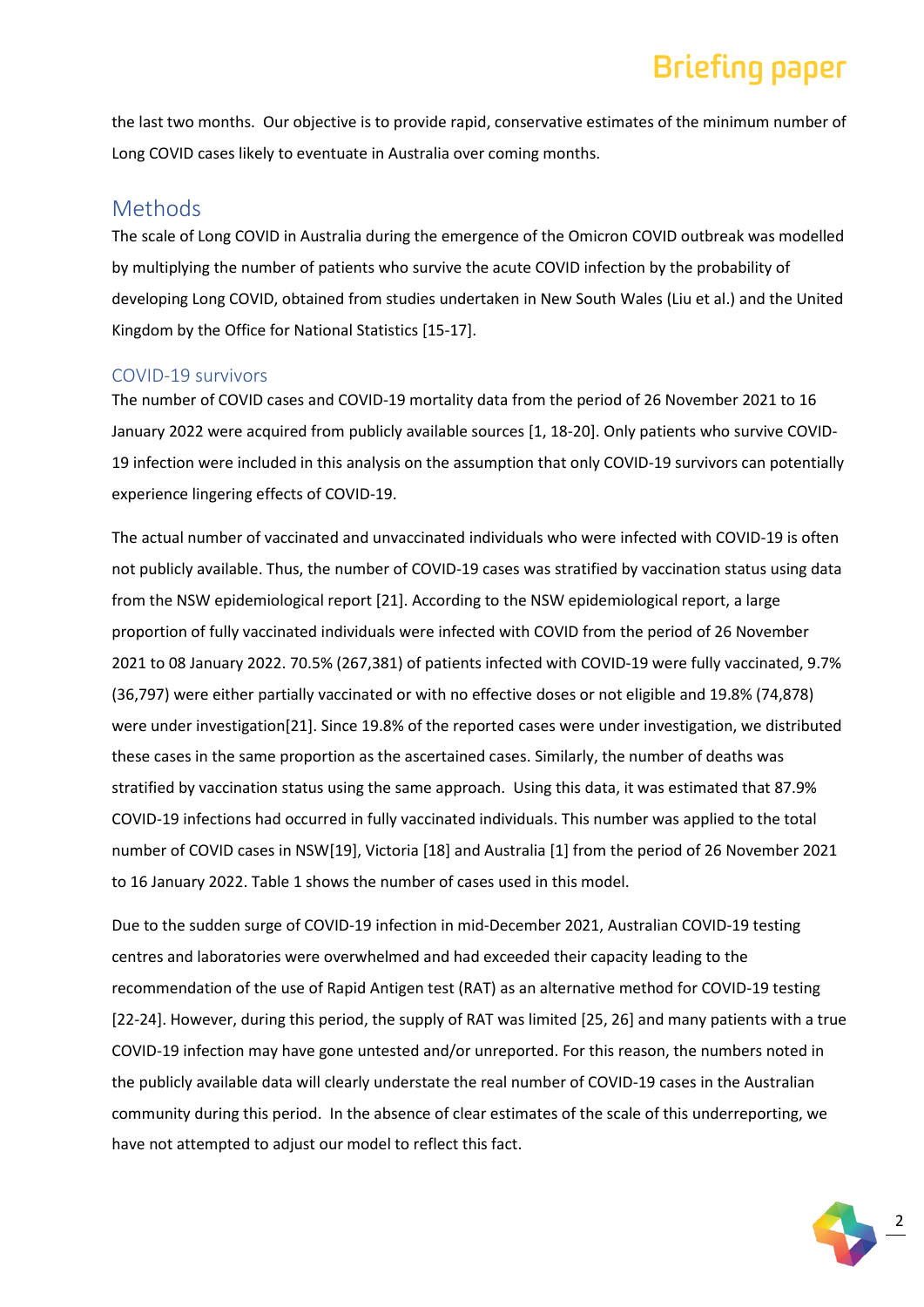Rather than incorporating further epidemiological modelling of the likely future evolution of the current outbreak, we have used the following simplifying assumption in our analysis. We assume that the national outbreak peaked in mid-January 2022, and that approximately the same number of cases will be seen on the "way down" from this peak as were seen on the "way up". While simplistic, this assumption provides a conservative estimate; it is substantially more likely that plateauing (or indeed upticks) would add further to the eventual total number of cases, rather than the downslope proving to be substantially smaller than the upwards slope. We therefore justify this simplifying assumption by our stated objective of providing conservative, minimum estimates.

| <b>Variable</b>                  | <b>Description</b>                | Cases     | Source     |
|----------------------------------|-----------------------------------|-----------|------------|
| ACTUAL 26 Nov - 16 Jan           |                                   |           |            |
| NSW COVID cases (vacc)           | Outbreak from 26 November 2021 to | 508,146   | $[19]$     |
|                                  | 16 January 2022 (actual reported) |           |            |
| <b>NSW Victorian COVID cases</b> | Outbreak from 26 November 2021 to | 69,906    | $[19]$     |
| (unvacc)                         | 16 January 2022 (actual reported) |           |            |
| Victoria COVID cases (vacc)      | Outbreak from 26 November 2021 to | 314,646   | $[18]$     |
|                                  | 16 January 2022 (actual reported) |           |            |
| Victoria COVID cases (unvacc)    | Outbreak from 26 November 2021 to | 43,286    | $[18]$     |
|                                  | 16 January 2022 (actual reported) |           |            |
| Australia COVID cases (vacc)     | Outbreak from 26 November 2021 to | 1,388,951 | $[1]$      |
|                                  | 16 January 2022 (actual reported) |           |            |
| Australia COVID cases            | Outbreak from 26 November 2021 to | 191,080   | $[1]$      |
| (unvacc)                         | 16 January 2022 (actual reported) |           |            |
| <b>DOUBLED</b>                   |                                   |           |            |
| NSW COVID cases (vacc)           | Actual numbers - doubled          | 1,016,502 | Assumption |
| <b>NSW Victorian COVID cases</b> | Actual numbers - doubled          | 139,842   | Assumption |
| (unvacc)                         |                                   |           |            |
| Victoria COVID cases (vacc)      | Actual numbers - doubled          | 629,632   | Assumption |
| Victoria COVID cases (unvacc)    | Actual numbers - doubled          | 86,620    | Assumption |
| Australia COVID cases (vacc)     | Actual numbers - doubled          | 2,778,523 | Assumption |
| Australia COVID cases            | Actual numbers - doubled          | 382,246   | Assumption |
| (Unvacc)                         |                                   |           |            |

#### *Table 1 COVID-19 Cases used in the analysis*

*Note: Vacc= Vaccinated, Unvacc= Unvaccinated, NSW=New South Wales*

#### Probability of developing long COVID

Similar to our previous calculation of likely Long COVID cases in Australia upon international border reopening [14, 15], one source for the probability that patients will experience persistent symptoms after COVID-19 acute infection was obtained from the study undertaken in NSW by Liu et al [17]. However, in this current analysis, we have also used the most updated Long COVID prevalence estimates released by the ONS for the United Kingdom [16] on the 16th September 2021, which presented three approaches: Approach 1 presents the *"prevalence of any of the 12 symptoms such as fever, headache, muscle ache, weakness/tiredness, nausea/vomiting, abdominal pain, diarrhoea, sore throat, cough, shortness of* 

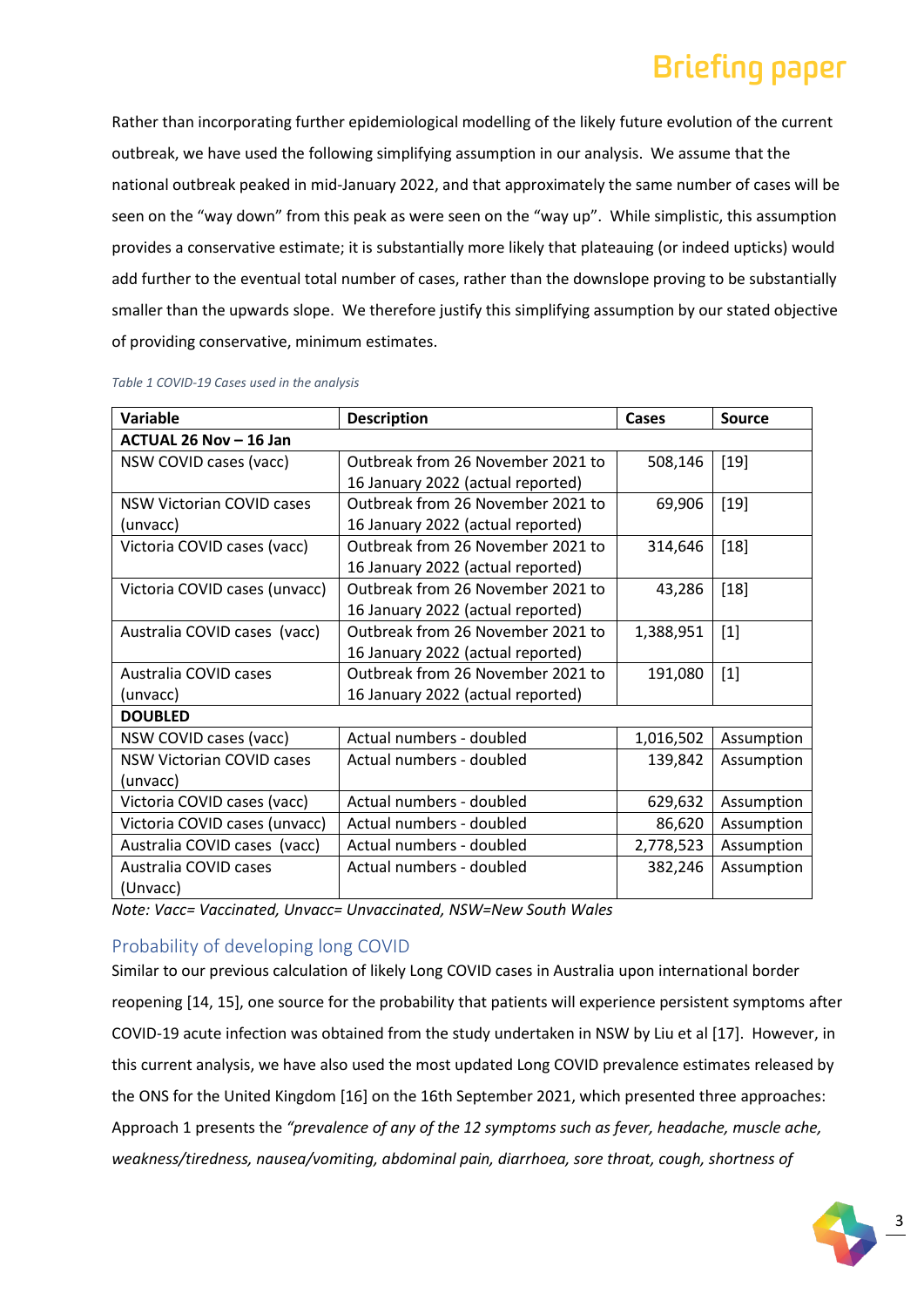*breath, loss of taste, and loss of smell at a point in time after infection",* Approach 2 presents the "*prevalence of continuous symptoms after infection",* and Approach 3 presents the *"prevalence of selfreported long* COVID [16]. These latest ONS estimates were lower those released by ONS in April 2021 [16], which we had used in our earlier modelling. The estimates of Liu et al remain the most comprehensive study of Long COVID in an Australian cohort, but do not currently track patients for more than a few months. The most recent ONS estimates represent probably the largest and most robust study of Long COVID a very large population of confirmed COVID cases yet available worldwide. Therefore, results are presented for four sets of Long COVID prevalence:

- *Liu et al*: Long COVID estimate using the extrapolated NSW data
- *ONS Approach 1*: Long COVID estimate using the extrapolated ONS Approach 1 data
- *ONS Approach 2*: Long COVID estimate using the extrapolated ONS Approach 2 data
- *ONS Approach 3*: Long COVID estimate using the extrapolated ONS Approach 3 data

In using these estimates of Long COVID prevalence, readers should note that we are explicitly assuming that Omicron infections will prove to display the same likelihood of developing Long COVID as has been observed with previous variants. Data on the actual probability of Long COVID in people infected with Omicron are not yet available; but given the clear evidence that Long COVID frequently develops in people with "mild" initial infections, we feel this assumption is strongly defensible.

Since the ultimate duration of Long COVID is still unknown, datapoints were extrapolated up to two years by fitting an exponential decay curve using the actual ONS [16] and Liu et al [17] data points [27]. Table 2 shows the decay function constant and rate of decay that were used to extrapolate the data into two years.

| Source                   | Constant | Power term |
|--------------------------|----------|------------|
| Liu et al. (Baseline)    | 0.536    | $-0.169$   |
| Liu et al. (Lower limit) | 0.559    | $-0.192$   |
| Liu et al. (Upper limit) | 0.5121   | $-0.145$   |
| ONS App 1 (Baseline)     | 0.0997   | $-0.044$   |
| ONS App 1 (Lower limit)  | 0.0958   | $-0.046$   |
| ONS App 1 (Upper limit)  | 0.1043   | $-0.042$   |
| ONS App 2 (Baseline)     | 0.1799   | $-0.148$   |
| ONS App 2 (Lower limit)  | 0.1318   | $-0.16$    |
| ONS App 2 (Upper limit)  | 0.2501   | $-0.137$   |
| ONS App 3 (Baseline)     | 0.1444   | $-0.016$   |
| ONS App 3 (Lower limit)  | 0.1388   | $-0.016$   |
| ONS App 3 (Upper limit)  | 0.1508   | $-0.016$   |

*Note: Liu et al= New South Wales cohort [17], ONS= UK COVID confirmed cases [16]*

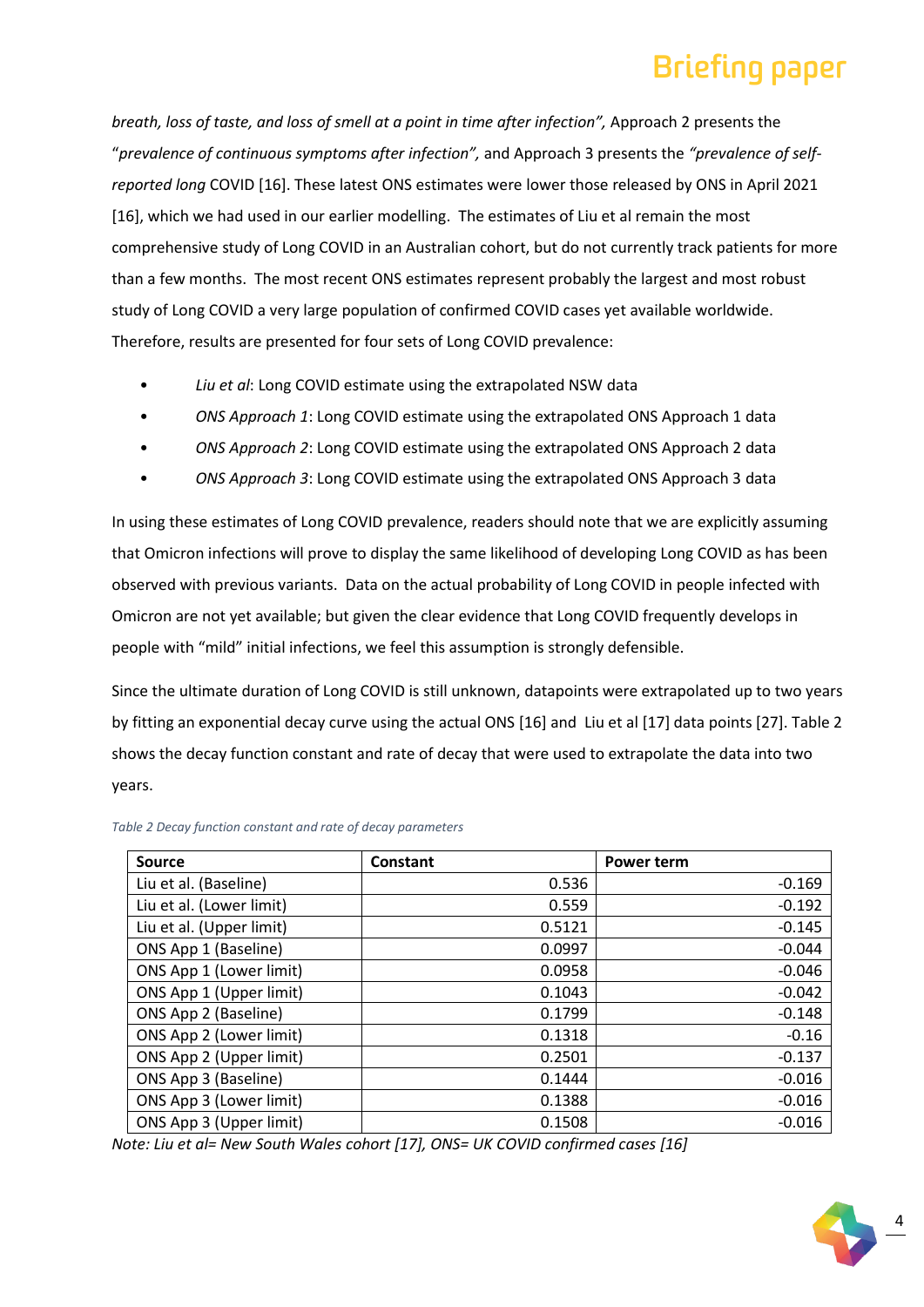#### Likely impact of vaccination in preventing Long COVID

The likely protective effect of COVID vaccines against Long COVID symptoms (in vaccinated patients experiencing "breakthrough" infections) were included in the analysis. Antonelli et al reported that patients who are fully vaccinated were less likely to experience Long COVID with an odds ratio of 0.51 (95% CI 0.32–0.82; p=0.0060)[11]. To incorporate the treatment effect of vaccines into long COVID, the odds ratio was converted to relative risk (RR) of 0.54 (95%CI: 0.35- 0.84) and was directly applied to the rates of vaccinated individuals [28, 29]. The relative risk ratio was expressed in percentage (%) using the following formula [30]

#### $100$  X (1-RR) = %

Therefore, in this analysis, COVID vaccine decreases the risk of Long COVID by 46% (RR=0.54), 16% (RR=0.84) and 65% (RR=0.35) as central, lower and upper limits respectively.

For partially and unvaccinated individuals, no treatment effects for vaccination were incorporated in the model. Sensitivity analysis was then conducted to examine the protective effect of vaccines against Long COVID by varying the levels using the lower and upper risk ratios of 0.35 and 0.84 [11].

#### Results

Table 3 presents the likely Long COVID cases for NSW, Victoria and Australia using double the actual cases. As there were more reported COVID infections in NSW, it is not surprising that there are more potential Long COVID cases in NSW compared to Victoria across all scenarios.

Using Liu et al's estimate, 166,190 (153,936 -179,746) and 102,940 (95,349 - 111,337) Long COVID cases were modelled from the 1,156,344 COVID cases in NSW and 716,252 cases in Victoria respectively at week five post COVID infection. Overall, Australia could potentially face 454,266 (420,770 - 491,322) Long COVID cases from the 3,160,769 total COVID cases at five weeks post-infection. However, Long COVID cases would rapidly decrease to at least 38,861 (NSW), 24,071 (Victoria) and 106,224 (Australia) at week 12. The exponential decay function fitted to Liu et al's data indicates that Long COVID case could drop to less than 550 Long COVID cases one year after acute infection.

Using the ONS data provides significantly different results. Under ONS Approach 1, at week 5 postinfection, 152,971 (145,414 - 161,781) Long COVID cases were calculated in Australia. Of these, more than 53,000 and 32,000 Long COVID cases would come from NSW and Victoria respectively. Potential Long COVID cases would decrease to 40,960 (38,397 - 43,926) for NSW, 25,371 (23,784 -27,208) for Victoria and 111,959 (104,955 - 120,067) for Australia by week 12. However, at 52 weeks post-acute infection, 19,086 (16,524 – 22,162) might still be experiencing any of the 12 symptoms.

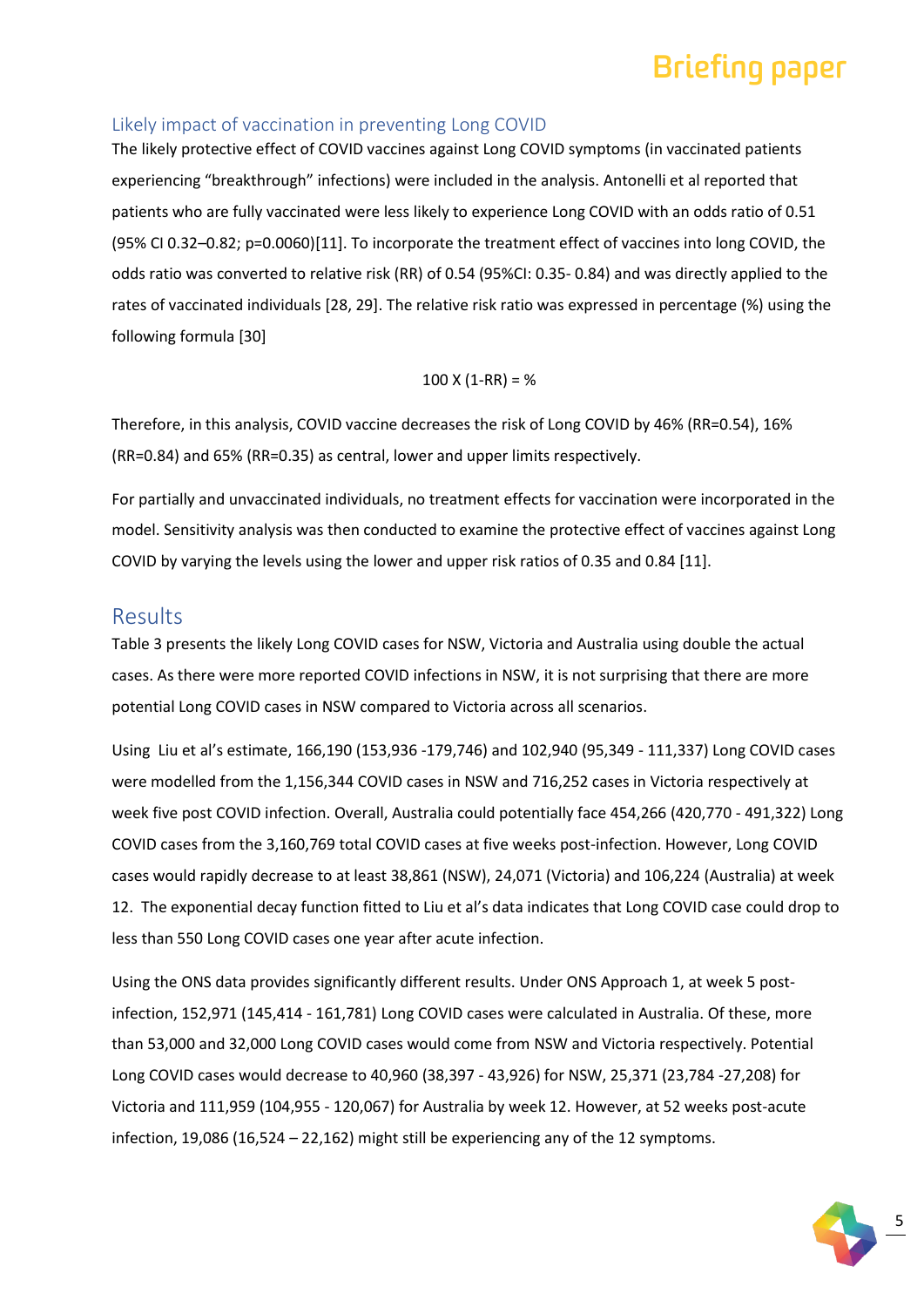For ONS Approach 2, 164,289 (112,768 - 243,262) patients would likely continue to report any of the 12 symptoms at week five in Australia, and around 41,000 and 25,000 could be seen in NSW and Victoria. Unlike the other ONS scenarios, fewer cases were calculated at week 12 with approximately 13,000 cases in NSW, 8,000 cases in Victoria and 36,000 cases across Australia. The exponential decay function as fitted to these data points predicts very few Long COVID cases by week 52 (154 cases).

Under ONS Approach 3, 257,583 (247,332 -269,326) patients were modelled as having "self-reported Long COVID" at week 5 in Australia, of which 94,235 (90,485 -98,531) and 58,370 (56,047 -61,031) were modelled for NSW and Victoria respectively. At week 12, at least 220,000 Long COVID cases were modelled in Australia and 80,000 in NSW and 50,000 in Victoria. This approach suggests that at least 115,000 Long COVID cases could still remain at week 52.

| <b>NSW</b>            | <b>NSW</b>            |         |         | <b>VIC</b>     |        |         | <b>Australia</b> |         |           |
|-----------------------|-----------------------|---------|---------|----------------|--------|---------|------------------|---------|-----------|
| Lui et al             |                       |         |         |                |        |         |                  |         |           |
| <b>Weeks</b>          | <b>Central</b>        | LL      | UL      | <b>Central</b> | LL     | UL      | <b>Central</b>   | LL      | <b>UL</b> |
| 5                     | 166,190               | 153,936 | 179,746 | 102,940        | 95,349 | 111,337 | 454,266          | 420,770 | 491,322   |
| 12                    | 49,246                | 38,861  | 62,991  | 30,503         | 24,071 | 39,017  | 134,609          | 106,224 | 172,180   |
| 52                    | 56                    | 18      | 187     | 35             | 11     | 116     | 154              | 49      | 512       |
|                       | <b>ONS Approach 1</b> |         |         |                |        |         |                  |         |           |
| 5                     | 55,963                | 53,199  | 59,186  | 34,664         | 32,952 | 36,661  | 152,971          | 145,414 | 161,781   |
| 12                    | 40,960                | 38,397  | 43,926  | 25,371         | 23,784 | 27,208  | 111,959          | 104,955 | 120,067   |
| 52                    | 6,983                 | 6,045   | 8,108   | 4,325          | 3,744  | 5,022   | 19,086           | 16,524  | 22,162    |
| <b>ONS Approach 2</b> |                       |         |         |                |        |         |                  |         |           |
| 5                     | 60,104                | 41,256  | 88,996  | 37,229         | 25,554 | 55,125  | 164,289          | 112,768 | 243,262   |
| 12                    | 21,103                | 13,360  | 33,592  | 13,072         | 8,275  | 20,807  | 57,684           | 36,517  | 91,820    |
| 52                    | 56                    | 22      | 139     | 35             | 14     | 86      | 154              | 60      | 379       |
| <b>ONS Approach 3</b> |                       |         |         |                |        |         |                  |         |           |
| 5                     | 94,235                | 90,485  | 98,531  | 58,370         | 56,047 | 61,031  | 257,583          | 247,332 | 269,326   |
| 12                    | 84,008                | 80,675  | 87,825  | 52,035         | 49,971 | 54,400  | 229,629          | 220,518 | 240,063   |
| 52                    | 43,807                | 42,088  | 45,773  | 27,134         | 26,070 | 28,352  | 119,741          | 115,044 | 125,116   |

*Table 3 Modelled Long COVID cases (Using cases doubled)*

*Note: NSW= New South Wales, LL= Lower limit, UL= Upper Limit, ONS=Office for the National Statistics*

Figures 1, 2 and 3 present the potential Long COVID cases over time, using the assumed exponential decay functions.

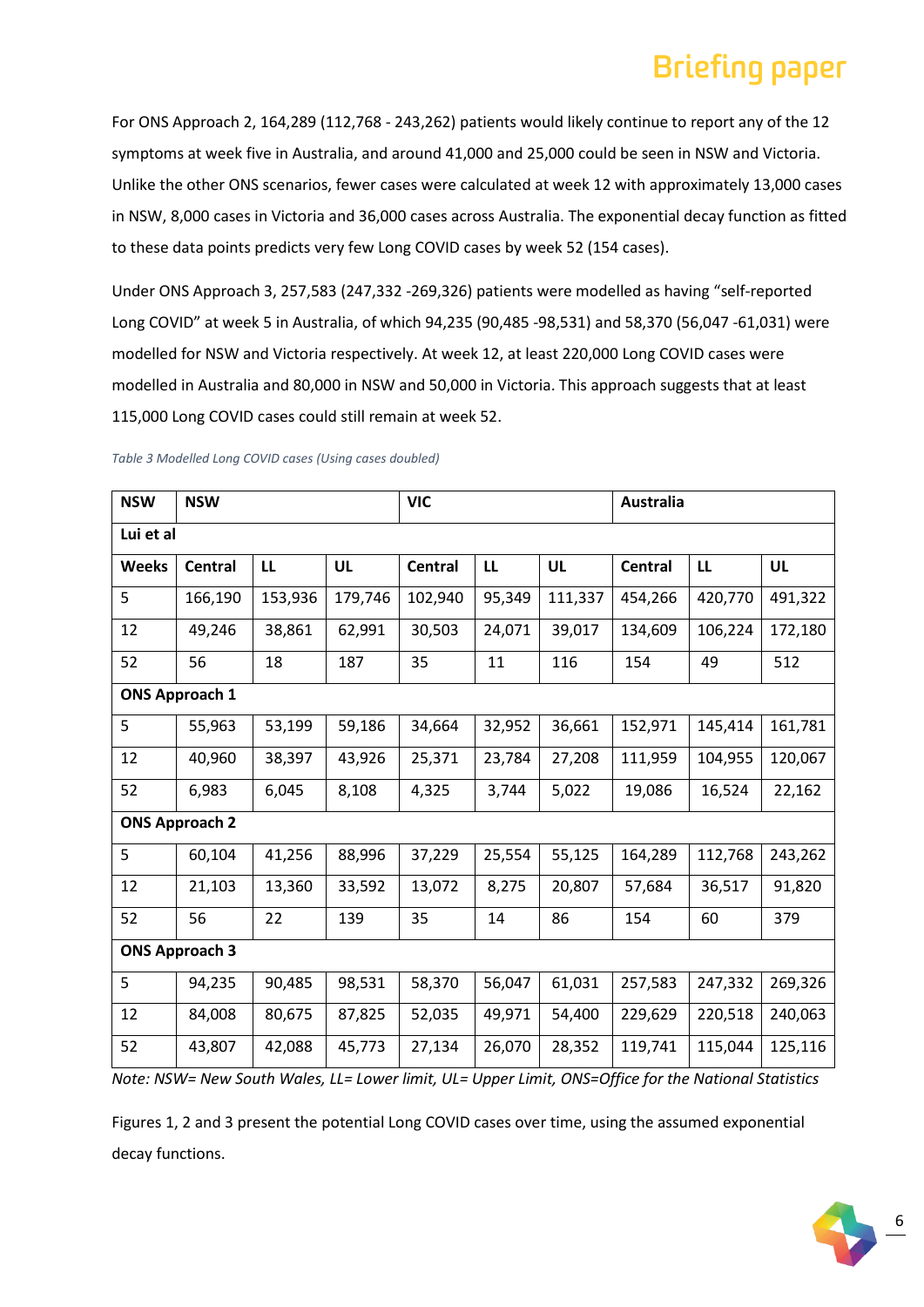*Figure 1 Potential Long COVID cases in Australia* 



*Note: numbers refer to central estimates*

*Figure 2 Potential Long COVID cases in New South Wales* 



*Note: numbers refer to central estimates*

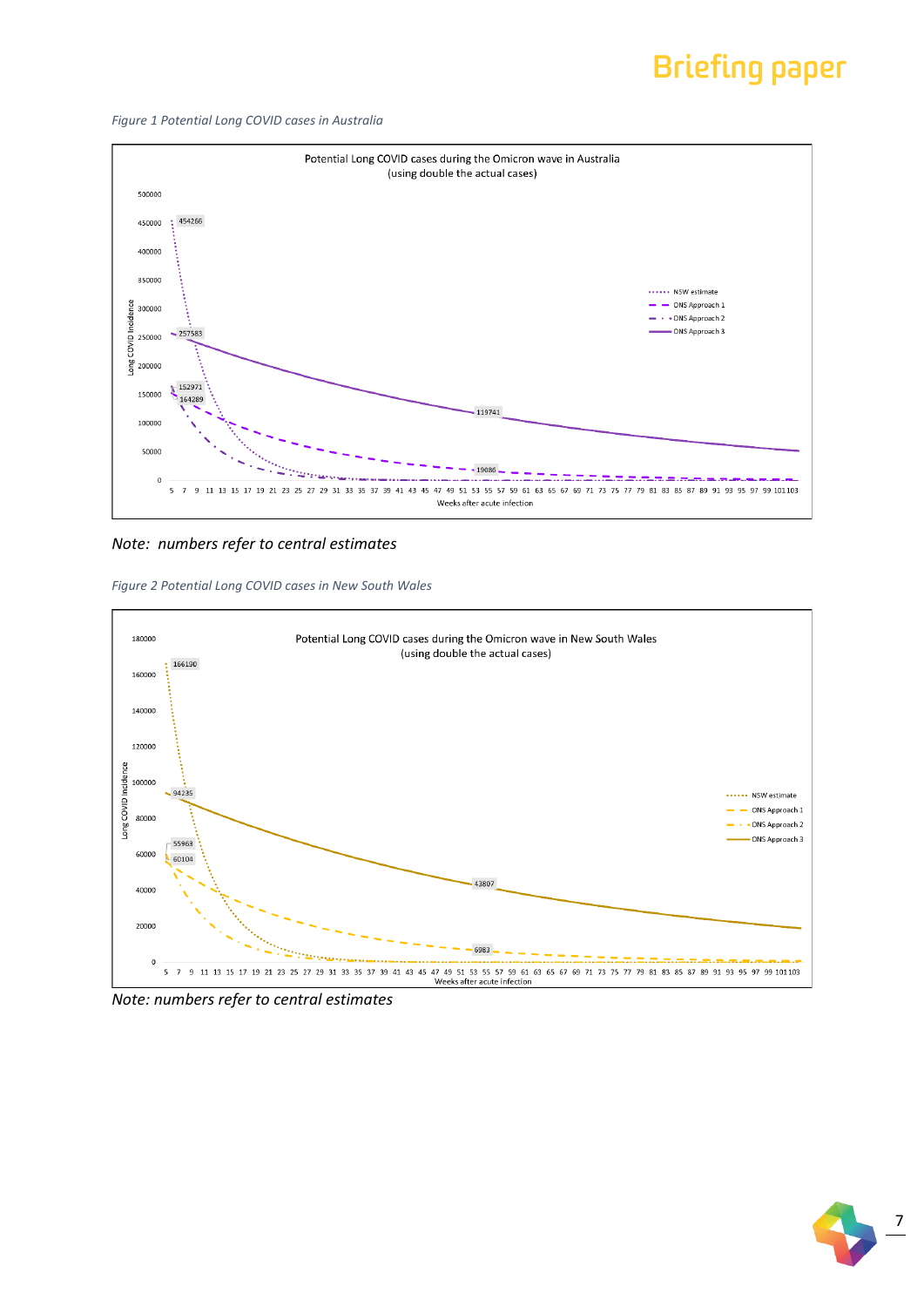*Figure 3 Potential Long COVID cases in Victoria*



*Note: numbers refer to central estimates*

#### Sensitivity analysis

Table 4 shows the results of the sensitivity analysis when levels of vaccine effectiveness in avoiding Long COVID are varied. Changing the parameter of vaccine efficacy against Long COVID would change the results of each scenario. If the vaccine had a protective effect of 65% against Long COVID, the number of Long COVID cases would be lower than under our central estimate. For example, under ONS Approach 3, Long COVID cases in Australia would decrease from 257,583 to 185,475 at week 5. Conversely, if the vaccine offered a protective effect of only 16%, more Long COVID cases would be expected. For instance, under ONS Approach 3, self-reported Long COVID cases at week 5 would increase from 257,583 to 364,572 cases.

|                       | <b>NSW</b> |         |         | <b>VIC</b> |        |         | <b>Australia</b> |         |         |
|-----------------------|------------|---------|---------|------------|--------|---------|------------------|---------|---------|
| Liu et al             |            |         |         |            |        |         |                  |         |         |
| <b>Weeks</b>          | Central    | 65%     | 16%     | Central    | 65%    | 16%     | Central          | 65%     | 16%     |
| 5                     | 166,190    | 120,406 | 232,181 | 102,940    | 74,581 | 143,815 | 454,266          | 329,119 | 634,648 |
| 12                    | 49,246     | 35,333  | 70,245  | 30,503     | 21,885 | 43,510  | 134,609          | 96,579  | 192,008 |
| 52                    | 56         | 40      | 81      | 35         | 25     | 50      | 154              | 110     | 221     |
| <b>ONS Approach 1</b> |            |         |         |            |        |         |                  |         |         |
| 5                     | 55,963     | 40,174  | 79,736  | 34,664     | 24,884 | 49,389  | 152,971          | 109,811 | 217,951 |
| 12                    | 40,960     | 29,369  | 58,508  | 25,371     | 18,191 | 36,240  | 111,959          | 80,277  | 159,926 |

*Table 4 Results of the sensitivity analysis on vaccine impact on Long COVID*

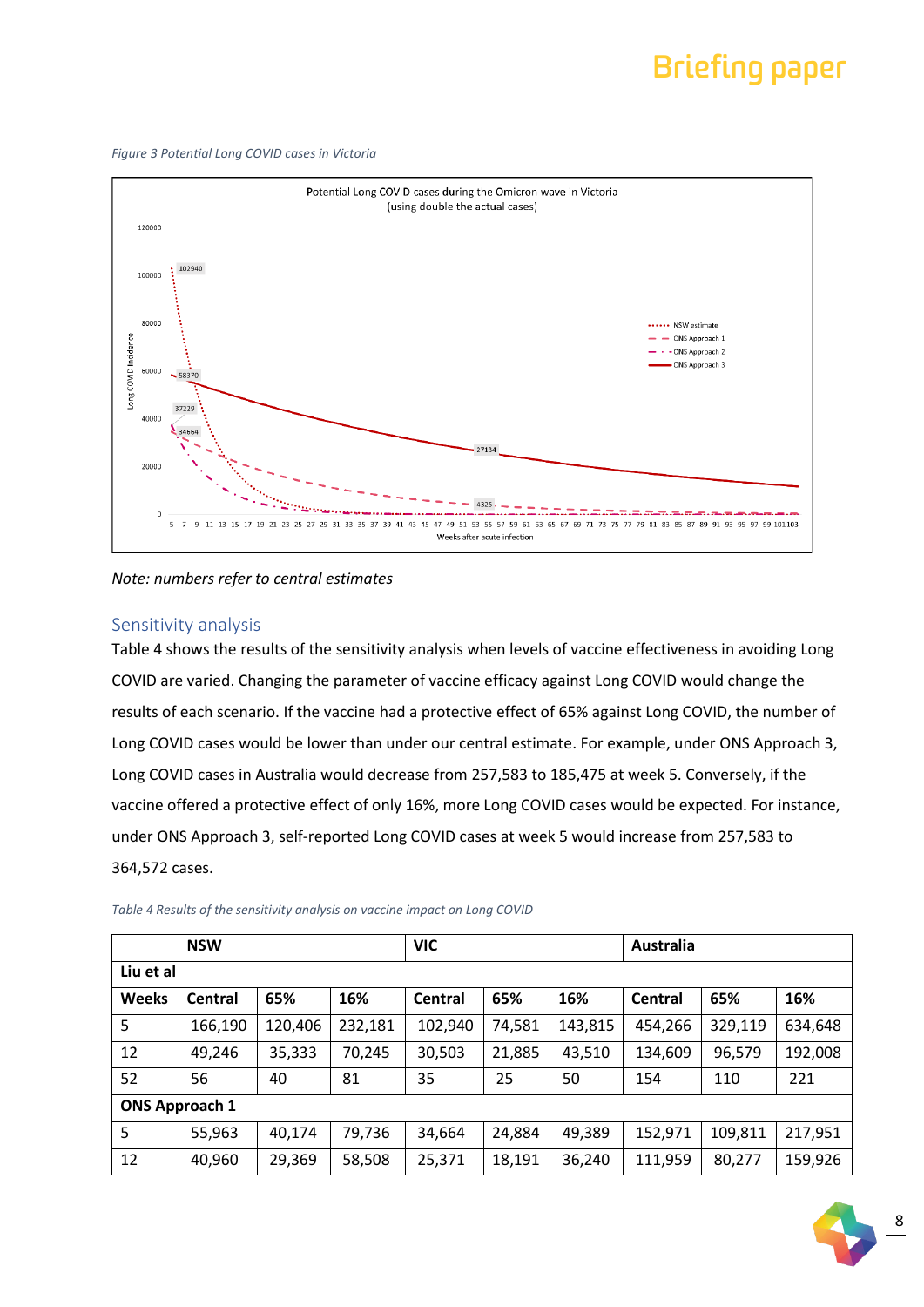| 52                    | 6,983  | 4,994  | 10,031  | 4,325  | 3,093  | 6,213  | 19,086  | 13,650  | 27,419  |
|-----------------------|--------|--------|---------|--------|--------|--------|---------|---------|---------|
| <b>ONS Approach 2</b> |        |        |         |        |        |        |         |         |         |
| 5                     | 60,104 | 43,160 | 85,574  | 37,229 | 26,734 | 53,006 | 164,289 | 117,974 | 233,911 |
| 12                    | 21,103 | 15,109 | 30,246  | 13,072 | 9,359  | 18,734 | 57,684  | 41,298  | 82,674  |
| 52                    | 56     | 40     | 81      | 35     | 25     | 50     | 154     | 110     | 222     |
| <b>ONS Approach 3</b> |        |        |         |        |        |        |         |         |         |
| 5                     | 94,235 | 67,855 | 133,376 | 58,370 | 42,030 | 82,615 | 257,583 | 185,475 | 364,572 |
| 12                    | 84,008 | 60,440 | 119,115 | 52,035 | 37,437 | 73,781 | 229,629 | 165,209 | 325,590 |
| 52                    | 43,807 | 31,417 | 62,544  | 27,134 | 19,460 | 38,741 | 119,741 | 85,876  | 170,960 |

*Note: Central estimates assume a 46% vaccine protective effect, NSW= New South Wales, VIC= Victoria, ONS=Office for the National Statistics*

#### Limitations

Similar to our previous model, this current study is subject to several limitations [14, 15]. The actual COVID-19 cases used in this study are most likely understated as most of the testing sites during this period were overwhelmed with the sudden surge of COVID cases, and RAT tests were unavailable due to limited supply [22-26]. The ultimate number of COVID-19 infections in the present outbreak cannot yet be known, and we have therefore relied on a simplifying assumption of the eventual total being roughly twice the number at our assumed "peak" (16<sup>th</sup> January 2022). The true ultimate number of COVID-19 infections, both reported and unreported may, of course, differ substantially from our assumed total. However, it is very unlikely that the true total would ultimately be smaller than that used in this modelling, thus giving reasonable confidence in our presentation of these estimates as conservative, lower bounds. Secondly, the total national number of fully vaccinated individuals in Australia that were infected with COVID-19 was not publicly available. Therefore, the number of full vaccinated COVID related infections was calculated using figures obtained from the NSW epidemiological report [21]. The current modelling did not stratify the cases per gender or by age group. However, publicly available information only provides aggregated data with no stratification of age and gender.

As noted, in the absence of other data, this study has assumed that the probability of developing Long COVID after Omicron infection will be similar to that seen with other variants. Our longer term (e.g. 52 weeks and beyond) estimates of Long COVID numbers are heavily influenced by the decay function used. For example, our 52 week estimates for "Liu et al" and "ONS Approach 2" generate only a handful of Long COVID cases at one year, numbers which are not credible given evidence from other sources. The larger 52-week estimates generated by ONS Approach 1 and 3 reflect the lower decay constants generated by the underlying data in these approaches. ONS itself notes that Approach 3 is most consistent with the approach it has used in its population-based "Prevalence of ongoing symptoms following coronavirus" survey [16], which has consistently indicated that hundreds of thousands of UK residents are likely to still

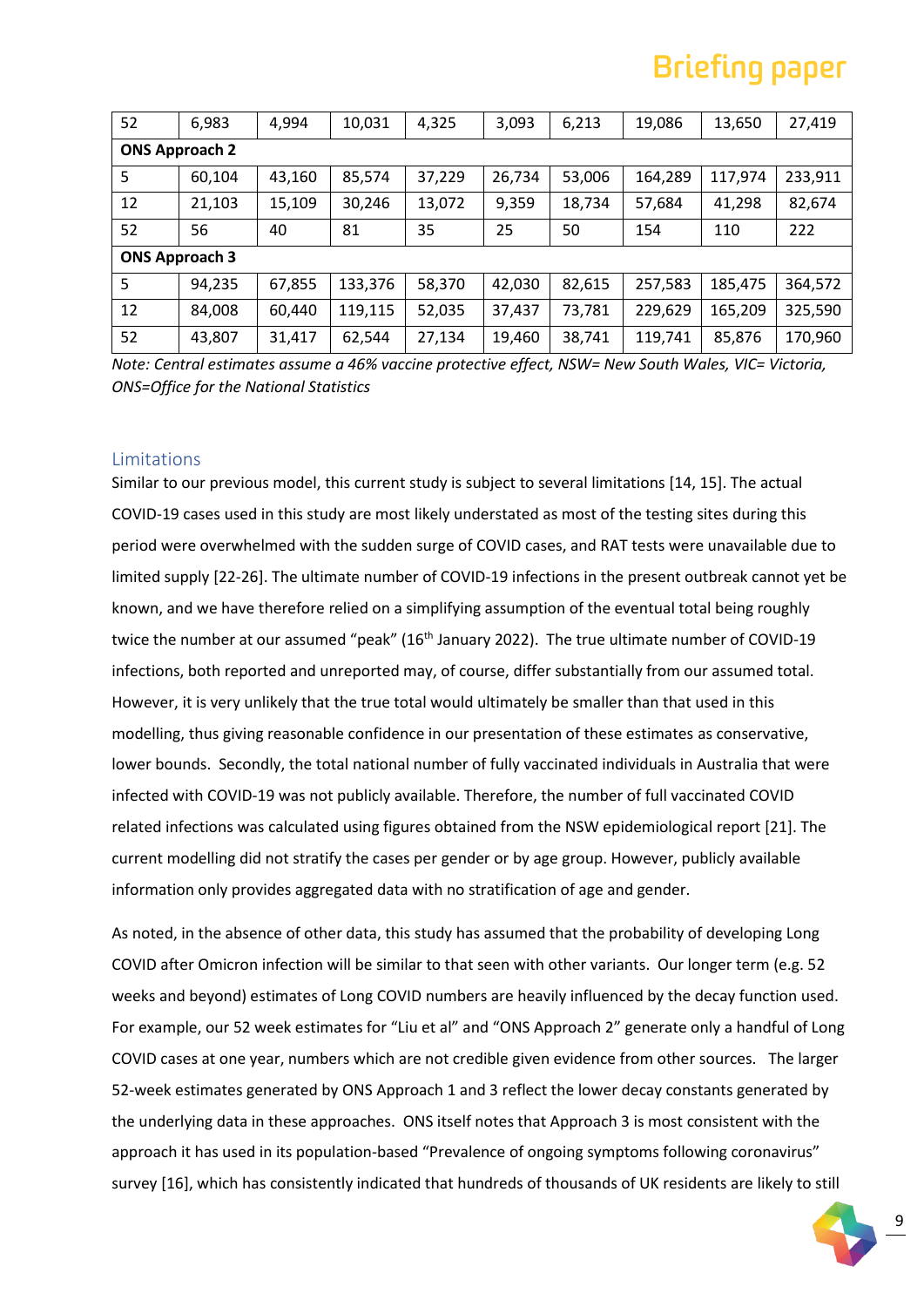display Long COVID symptoms a year or more after infection. Finally, this study has not estimated the potential longer health impacts of COVID (organ damage and permanent disability) that are beyond the scope of current definitions of "Long COVID".

#### **Discussion**

Overall, this study has attempted to provide conservative estimates of the likely scale of Long COVID resulting from the emergence of the Omicron variant in Australia. It attempts to account for the likely protective effects of high levels of vaccination in the Australian population against Long COVID, while recognising that uncertainty remains on this effect.

Our findings suggest that Australia is likely to see some hundreds of thousands of people who will experience ongoing COVID symptoms for 5 or more weeks after their initial infection. Depending on how effective vaccines ultimately prove in preventing Long COVID developing in people with Omicron infections, Australia is likely to see between 80,000 and 325,000 people who will grapple with Long COVID symptoms for at least 12 weeks. One year on from their initial infection, as few as 14,000 or as many as 170,000 Australians might still be experiencing Long COVID symptoms. As noted, our analysis has sought at all times to take a conservative approach and to reflect uncertainties.

Especially amongst patients who experience Long COVID for several months or longer, these numbers are likely to translate into presentations for health care, as well as representing a significant burden of illhealth, social and economic distress for the individuals concerned, their families and communities.

#### Implications for health services

This study provides insights on the likely magnitude of Long COVID cases in Australia for the coming months which could potentially cause a significant burden to healthcare systems; our upper estimates are large enough to potentially have measurable adverse economic impacts through reduced ability to participate in the workforce and increased needs for healthcare and economic support. In fact, more studies are now reporting that Long COVID is having a considerable effect on patients' quality of life and is a major contributor to productivity losses [7, 31-33]. A study in Sweden following patients infected with COVID documented that taking sick leave is a common occurrence amongst Long COVID patients [32]. Therefore, Australian State and Federal Governments should be prepared to deal with the challenges of Long COVID across multiple sectors, and the quality of life and the productivity of people living with Long COVID may depend heavily on the Australian health system's response to Long COVID.

In 2021, we made a number of recommendations for actions necessary to prepare health care services and systems for the potential impacts of Long COVID, including the establishment of a national centre of excellence to oversee treatment guidelines, education and dissemination; establishment of care

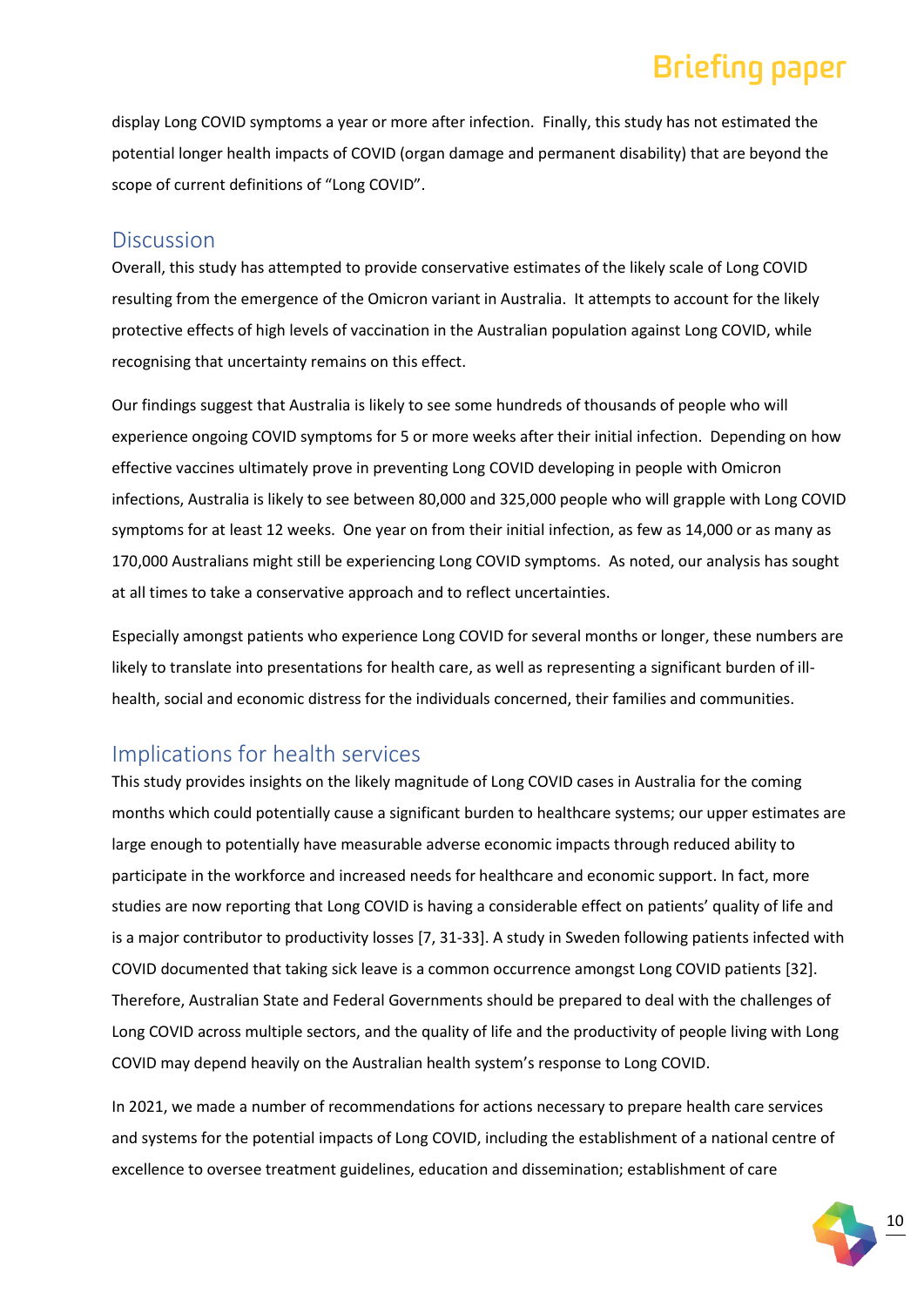coordination centres at state and territory level to mobilise public and private sector resources to provide cost-effective, high quality care and rehabilitation in the community for people with Long COVID; and ensuring that Medicare Safety Net measures do not fail people with Long COVID and land them with large out-of-pocket bills for their ongoing care. These recommendations are still valid. However, the scale and rapidity of the Omicron wave now makes a number of other actions a matter of very considerable urgency:

- 1. Establishing large scale, national (and nationally consistent) measurement and surveillance of Long COVID, including large national surveys, based on the experience of the UK ONS, to be run by the Australian Bureau of Statistics and/or the Australian Institute of Health and Welfare. The overwhelming of testing capacity in this wave means that earlier preferences for surveillance based on data linkage by health care systems are no longer tenable.
- 2. Immediate surveillance and measurement of COVID infections and Long COVID symptoms amongst health care and aged care workers, to provide estimates on the extent to which Long COVID will further degrade and constrain health and aged care system capacity in coming months.
- 3. Given the limited access to both PCR and RAT testing experienced during the peak of the Omicron wave, the amendment of all clinical and treatment guidelines for Long COVID to drop any requirement for a positive test result, and instead to allow for presumptive / suspected / selfreported COVID-19 infection as sufficient grounds for inclusion.
- 4. The urgent establishment of a national Long COVID Care and Support Taskforce, with representation from health, disability and economic sectors, to provide a rapid whole of government review and response to Long COVID in all relevant dimensions of health care, disability / welfare benefits, employment and financing, to coordinate Commonwealth and State and Territory agencies and actions.

The clock is already ticking on Long COVID in Australia, but we are still flying blind as to its true extent and impact. These actions need to be undertaken in a matter of weeks, not months or years, if the most negative impacts of Long COVID are to be anticipated and mitigated.

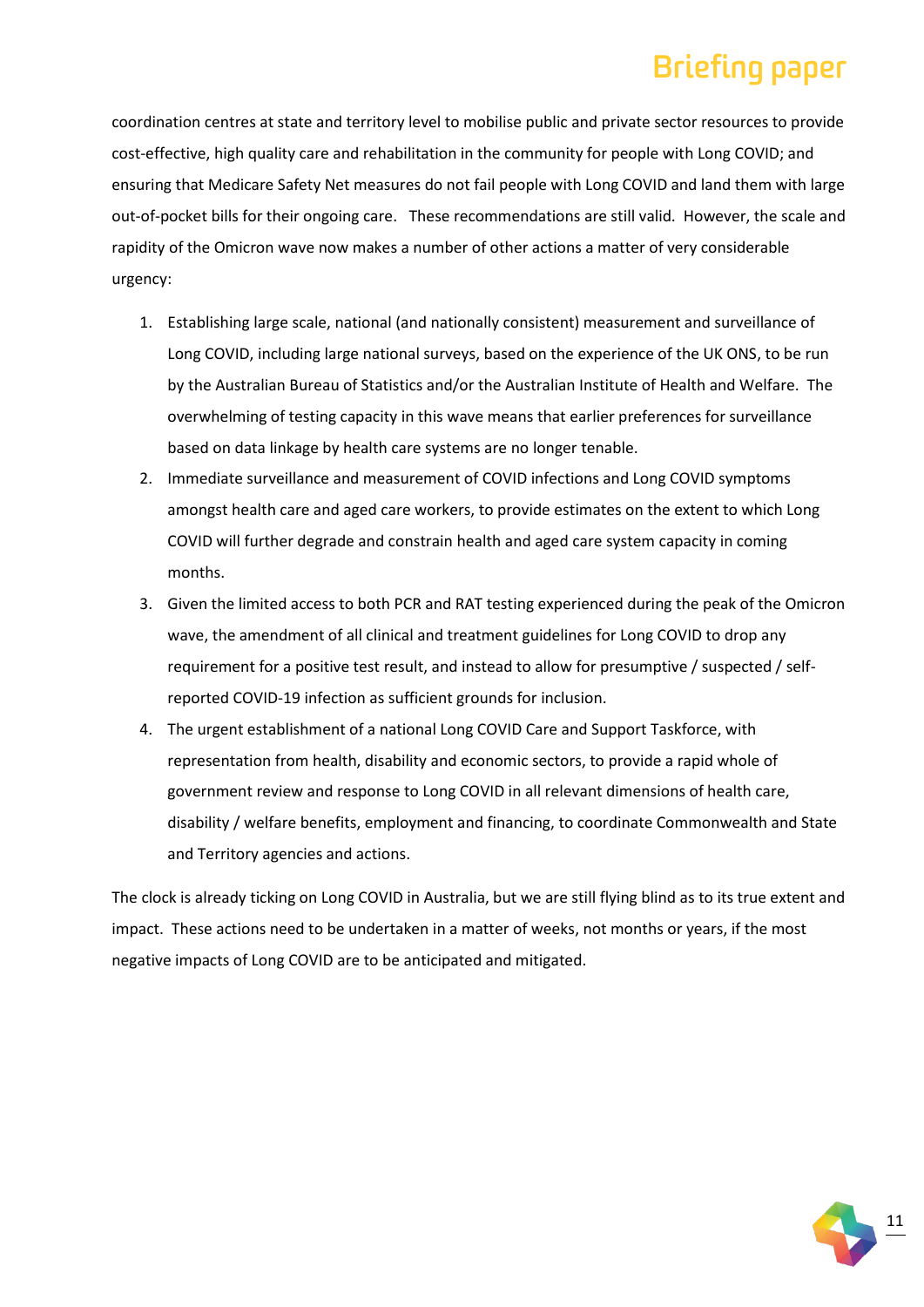#### References

1. Ritchie H, Mathieu E, Rodés-Guirao L, Appel C, Giattino C, Ortiz-Ospina E, et al. Coronavirus Pandemic (COVID-19) Published online at OurWorldInData.org2020; Cited 2022 30 January. Available from:

[https://ourworldindata.org/coronavirus/country/australia#what-is-the-daily-number-of](https://ourworldindata.org/coronavirus/country/australia#what-is-the-daily-number-of-confirmed-cases)[confirmed-cases.](https://ourworldindata.org/coronavirus/country/australia#what-is-the-daily-number-of-confirmed-cases)

2. Hensher M, Angeles MR, Graaf Bd, et al. Managing the long term health consequences of COVID-19 in Australia [Briefing paper]. Deeble Institute for Health Policy Research; 2021. Available from: [https://apo.org.au/node/312413.](https://apo.org.au/node/312413)

3. Soriano JB, Murthy S, Marshall JC, Relan P, Diaz JV. A clinical case definition of post-COVID-19 condition by a Delphi consensus. The Lancet Infectious Diseases.

4. Wang L, Foer D, MacPhaul E, Lo Y-C, Bates DW, Zhou L. PASCLex: A comprehensive post-acute sequelae of COVID-19 (PASC) symptom lexicon derived from electronic health record clinical notes. Journal of Biomedical Informatics. 2022;125:103951.

5. Lopez-Leon S, Wegman-Ostrosky T, Perelman C, Sepulveda R, Rebolledo PA, Cuapio A, et al. More than 50 long-term effects of COVID-19: a systematic review and metaanalysis. Scientific Reports. 2021;11(1):16144.

6. van Kessel SAM, Olde Hartman TC, Lucassen PLBJ, van Jaarsveld CHM. Post-acute and long-COVID-19 symptoms in patients with mild diseases: a systematic review. Family Practice. 2022;39(1):159-67.

7. Malik P, Patel K, Pinto C, Jaiswal R, Tirupathi R, Pillai S, et al. Post-acute COVID-19 syndrome (PCS) and health-related quality of life (HRQoL)-A systematic review and metaanalysis. J Med Virol. 2022;94(1):253-62.

8. Phetsouphanh C, Darley DR, Wilson DB, Howe A, Munier CML, Patel SK, et al. Immunological dysfunction persists for 8 months following initial mild-to-moderate SARS-CoV-2 infection. Nature Immunology. 2022.

9. Su Y, Yuan D, Chen DG, Ng RH, Wang K, Choi J, et al. Multiple Early Factors Anticipate Post-Acute COVID-19 Sequelae. Cell.

10. Brown K, Yahyouche A, Haroon S, Camaradou J, Turner G. Long COVID and selfmanagement. The Lancet. 2022;399(10322):355.

11. Antonelli M, Penfold RS, Merino J, Sudre CH, Molteni E, Berry S, et al. Risk factors and disease profile of post-vaccination SARS-CoV-2 infection in UK users of the COVID Symptom Study app: a prospective, community-based, nested, case-control study. The Lancet Infectious Diseases. 2022;22(1):43-55.

12. Kuodi P, Gorelik Y, Zayyad H, Wertheim O, Wiegler KB, Jabal KA, et al. Association between vaccination status and reported incidence of post-acute COVID-19 symptoms in Israel: a cross-sectional study of patients tested between March 2020 and November 2021. medRxiv. 2022:2022.01.05.22268800.

13. Office for National Statistics (ONS). Self-reported long COVID after two doses of a coronavirus (COVID-19) vaccine in the UK: 26 January 2022 United Kingdom2021. Available from:

[https://www.ons.gov.uk/peoplepopulationandcommunity/healthandsocialcare/conditions](https://www.ons.gov.uk/peoplepopulationandcommunity/healthandsocialcare/conditionsanddiseases/bulletins/selfreportedlongcovidaftertwodosesofacoronaviruscovid19vaccineintheuk/26january2022)

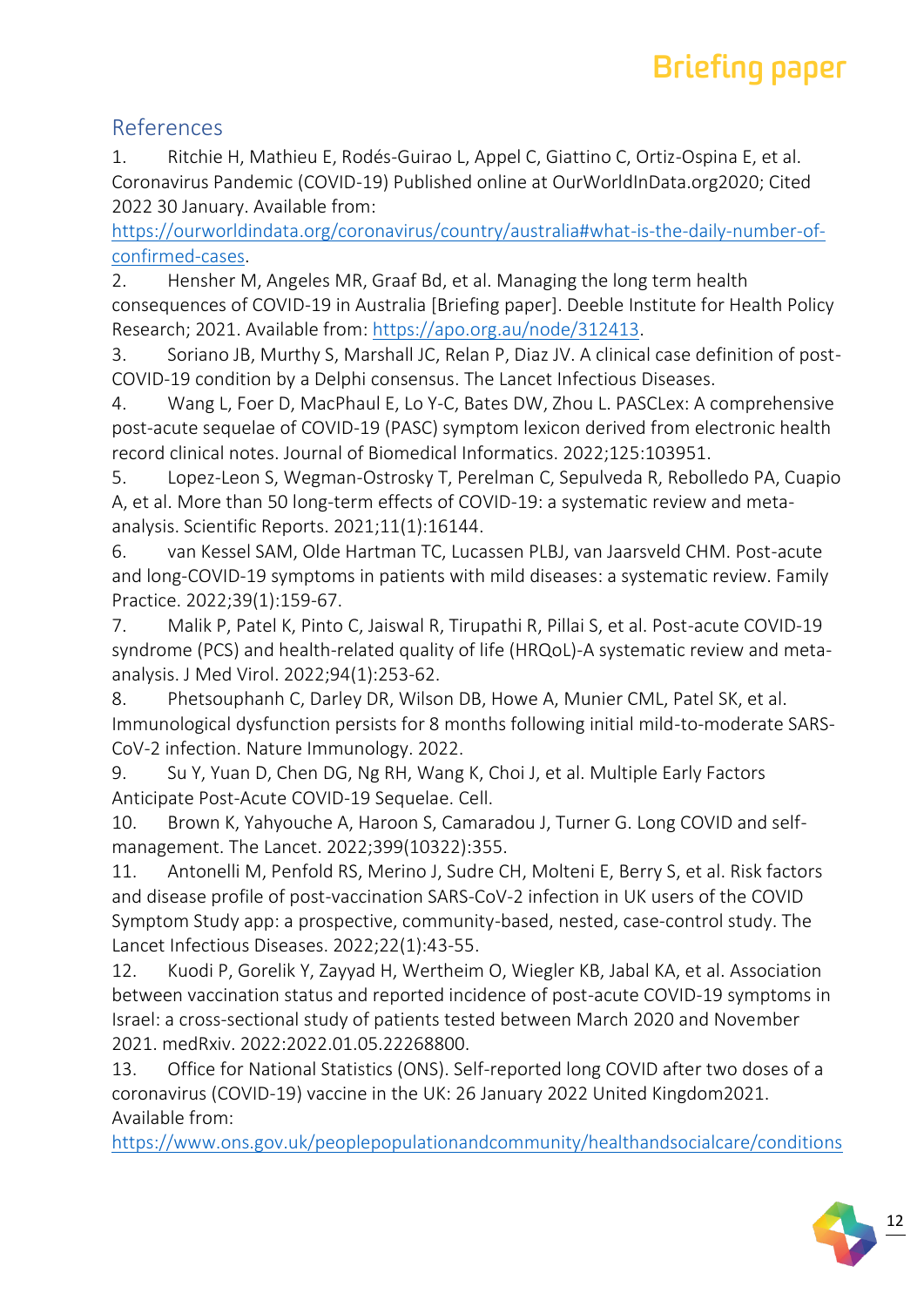[anddiseases/bulletins/selfreportedlongcovidaftertwodosesofacoronaviruscovid19vaccinei](https://www.ons.gov.uk/peoplepopulationandcommunity/healthandsocialcare/conditionsanddiseases/bulletins/selfreportedlongcovidaftertwodosesofacoronaviruscovid19vaccineintheuk/26january2022) [ntheuk/26january2022.](https://www.ons.gov.uk/peoplepopulationandcommunity/healthandsocialcare/conditionsanddiseases/bulletins/selfreportedlongcovidaftertwodosesofacoronaviruscovid19vaccineintheuk/26january2022)

14. Angeles MR, Dona SWA, Nguyen D, Le L, Hensher M. Modelling the Potential Acute and Post-Acute Burden of COVID-19 Under the Australian Border Re-Opening Plan. 2021.

15. Hensher M, Angeles MR. Estimating the likely scale of Long COVID as Australia reopens Australia: Institute for Helath Transformation; 2021; Cited 2022 30 January 2022. Available from: [https://iht.deakin.edu.au/wp-](https://iht.deakin.edu.au/wp-content/uploads/sites/153/2021/12/Briefing-Paper_Long-Covid_Final.pdf)

[content/uploads/sites/153/2021/12/Briefing-Paper\\_Long-Covid\\_Final.pdf.](https://iht.deakin.edu.au/wp-content/uploads/sites/153/2021/12/Briefing-Paper_Long-Covid_Final.pdf)

16. Ayoubkhani D, Pawelek P, Gaughan C. Technical article: Updated estimates of the prevalence of post-acute symptoms among people with coronavirus (COVID-19) in the UK: 26 April 2020 to 1 August 2021: Office for National Statistics (ONS); 2021. Available from: [https://www.ons.gov.uk/peoplepopulationandcommunity/healthandsocialcare/conditions](https://www.ons.gov.uk/peoplepopulationandcommunity/healthandsocialcare/conditionsanddiseases/articles/technicalarticleupdatedestimatesoftheprevalenceofpostacutesymptomsamongpeoplewithcoronaviruscovid19intheuk/26april2020to1august2021#approach-1-prevalen) [anddiseases/articles/technicalarticleupdatedestimatesoftheprevalenceofpostacutesympto](https://www.ons.gov.uk/peoplepopulationandcommunity/healthandsocialcare/conditionsanddiseases/articles/technicalarticleupdatedestimatesoftheprevalenceofpostacutesymptomsamongpeoplewithcoronaviruscovid19intheuk/26april2020to1august2021#approach-1-prevalen) [msamongpeoplewithcoronaviruscovid19intheuk/26april2020to1august2021#approach-1](https://www.ons.gov.uk/peoplepopulationandcommunity/healthandsocialcare/conditionsanddiseases/articles/technicalarticleupdatedestimatesoftheprevalenceofpostacutesymptomsamongpeoplewithcoronaviruscovid19intheuk/26april2020to1august2021#approach-1-prevalen) [prevalen.](https://www.ons.gov.uk/peoplepopulationandcommunity/healthandsocialcare/conditionsanddiseases/articles/technicalarticleupdatedestimatesoftheprevalenceofpostacutesymptomsamongpeoplewithcoronaviruscovid19intheuk/26april2020to1august2021#approach-1-prevalen)

17. Liu B, Jayasundara D, Pye V, Dobbins T, Dore GJ, Matthews G, et al. Whole of population-based cohort study of recovery time from COVID-19 in New South Wales Australia. Lancet Reg Health West Pac. 2021;12:100193.

18. The Victorian Government. Victorian COVID-19 data 2022; Cited 2022 30 January. Available from: [https://www.coronavirus.vic.gov.au/latest-covid-19-data.](https://www.coronavirus.vic.gov.au/latest-covid-19-data)

19. NSW Government. NSW COVID-19 data 2022; Cited 2022 30 January. Available from: [https://data.nsw.gov.au/nsw-covid-19-data.](https://data.nsw.gov.au/nsw-covid-19-data)

20. COVID19data. COVID-19 in Australia 2022; Cited 2022 30 January. Available from: [https://www.covid19data.com.au/.](https://www.covid19data.com.au/)

21. NSW Government. Covid-19 Weekly Surveillance in NSW Epidemiological Week 01 Ending 8 January 2022 Published 20 January 2022 2022. Available from:

[https://www.health.nsw.gov.au/Infectious/covid-19/Documents/covid-19-surveillance](https://www.health.nsw.gov.au/Infectious/covid-19/Documents/covid-19-surveillance-report-20220120.pdf)[report-20220120.pdf.](https://www.health.nsw.gov.au/Infectious/covid-19/Documents/covid-19-surveillance-report-20220120.pdf)

22. Karnon J, Afzali H, Bonevski B. Should rapid antigen tests be government funded in Australia? An economic evaluation. medRxiv. 2022:2022.01.03.22268709.

23. Ward M, Cormack L, White D. COVID testers overwhelmed as Health Minister slams Queensland over travel rules. The Sydney Morning Herald. 2022.

24. Murray D, Ferri L, Iaria M. 82 test sites shut to clear backlog amid huge demand in Victoria and NSW 2022; Cited 2022 03 February. Available from:

[https://www.news.com.au/technology/science/major-pathology-lab-shuts-covid19](https://www.news.com.au/technology/science/major-pathology-lab-shuts-covid19-testing-clinics-due-to-overwhelming-demand/news-story/3a5181a2ee5e14277b843c808abf1e53) [testing-clinics-due-to-overwhelming-demand/news-](https://www.news.com.au/technology/science/major-pathology-lab-shuts-covid19-testing-clinics-due-to-overwhelming-demand/news-story/3a5181a2ee5e14277b843c808abf1e53)

[story/3a5181a2ee5e14277b843c808abf1e53.](https://www.news.com.au/technology/science/major-pathology-lab-shuts-covid19-testing-clinics-due-to-overwhelming-demand/news-story/3a5181a2ee5e14277b843c808abf1e53)

25. Kurmelovs R. 'Sold out': rapid antigen tests fly off the shelves leaving Australian governments scrambling for supplies. The Guardian. 2021.

26. Janda M. RATs in short supply: Rapid antigen test shortage shows little sign of ending soon. ABC news. 2022.

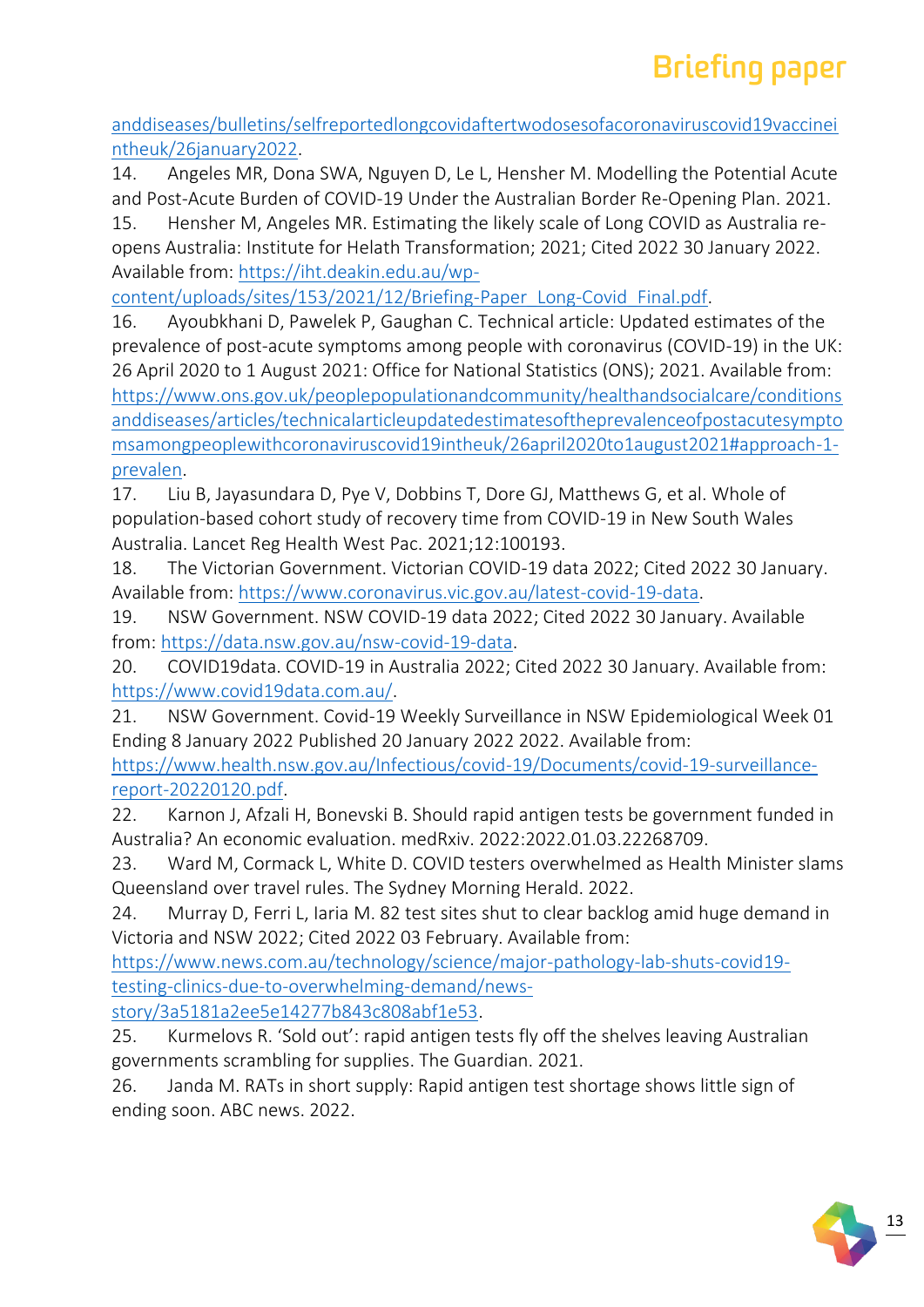27. Martin C, Luteijn M, Letton W, Robertson J, McDonald S. A model framework for projecting the prevalence and impact of Long-COVID in the UK. PLOS ONE. 2021;16(12):e0260843.

28. Zhang J, Yu KF. What's the relative risk? A method of correcting the odds ratio in cohort studies of common outcomes. Jama. 1998;280(19):1690-1.

29. Fleurence RL, Hollenbeak CS. Rates and probabilities in economic modelling: transformation, translation and appropriate application. Pharmacoeconomics. 2007;25(1):3-6.

30. Cochrane.org. Measures of relative effect: the risk ratio and odds ratio; Cited 2022 03 February. Available from: [https://handbook-5-](https://handbook-5-1.cochrane.org/chapter_9/9_2_2_2_measures_of_relative_effect_the_risk_ratio_and_odds.htm)

1.cochrane.org/chapter 9/9 2 2 2 measures of relative effect the risk ratio and od [ds.htm.](https://handbook-5-1.cochrane.org/chapter_9/9_2_2_2_measures_of_relative_effect_the_risk_ratio_and_odds.htm)

31. Tabacof L, Tosto-Mancuso J, Wood J, Cortes M, Kontorovich A, McCarthy D, et al. Post-acute COVID-19 Syndrome Negatively Impacts Physical Function, Cognitive Function, Health-Related Quality of Life, and Participation. Am J Phys Med Rehabil. 2022;101(1):48- 52.

32. Westerlind E, Palstam A, Sunnerhagen KS, Persson HC. Patterns and predictors of sick leave after Covid-19 and long Covid in a national Swedish cohort. BMC Public Health. 2021;21(1):1023.

33. Alwan NA. The road to addressing Long Covid. Science. 2021;373(6554):491-3.